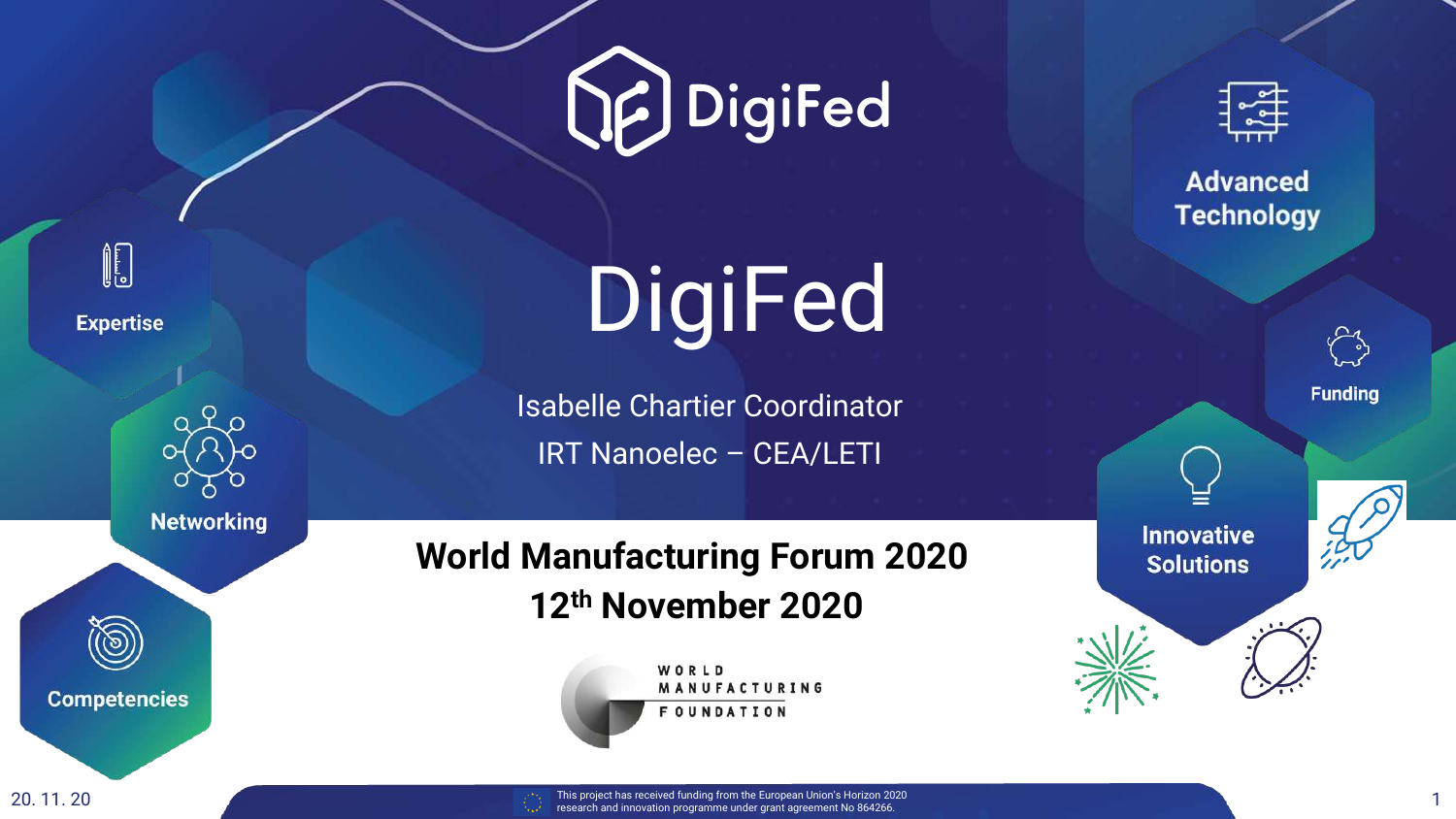### **DigiFed** : Digitising Europe's Industry Together

**P**DigiFed

**DigiFed** is a H2020 funded project dedicated to support **European cross-border** partnerships to foster industry to digitalize their product/service and reach get into new markets enabled by **Cyber Physical Systems (CPS) & embedded Systems**

- **12 Partners from 9 European Countries**
- **Duration**: 3 years, 01/01/20 to 31/12/22,
- **Budget:** 8 M€
- **Cascade Funding:** 3.9 M€ to SMEs, start-ups & MidCaps



**DigiFed** is part of the European Commission "Digitising European Industry - DEI- strategy" <https://smartanythingeverywhere.eu/>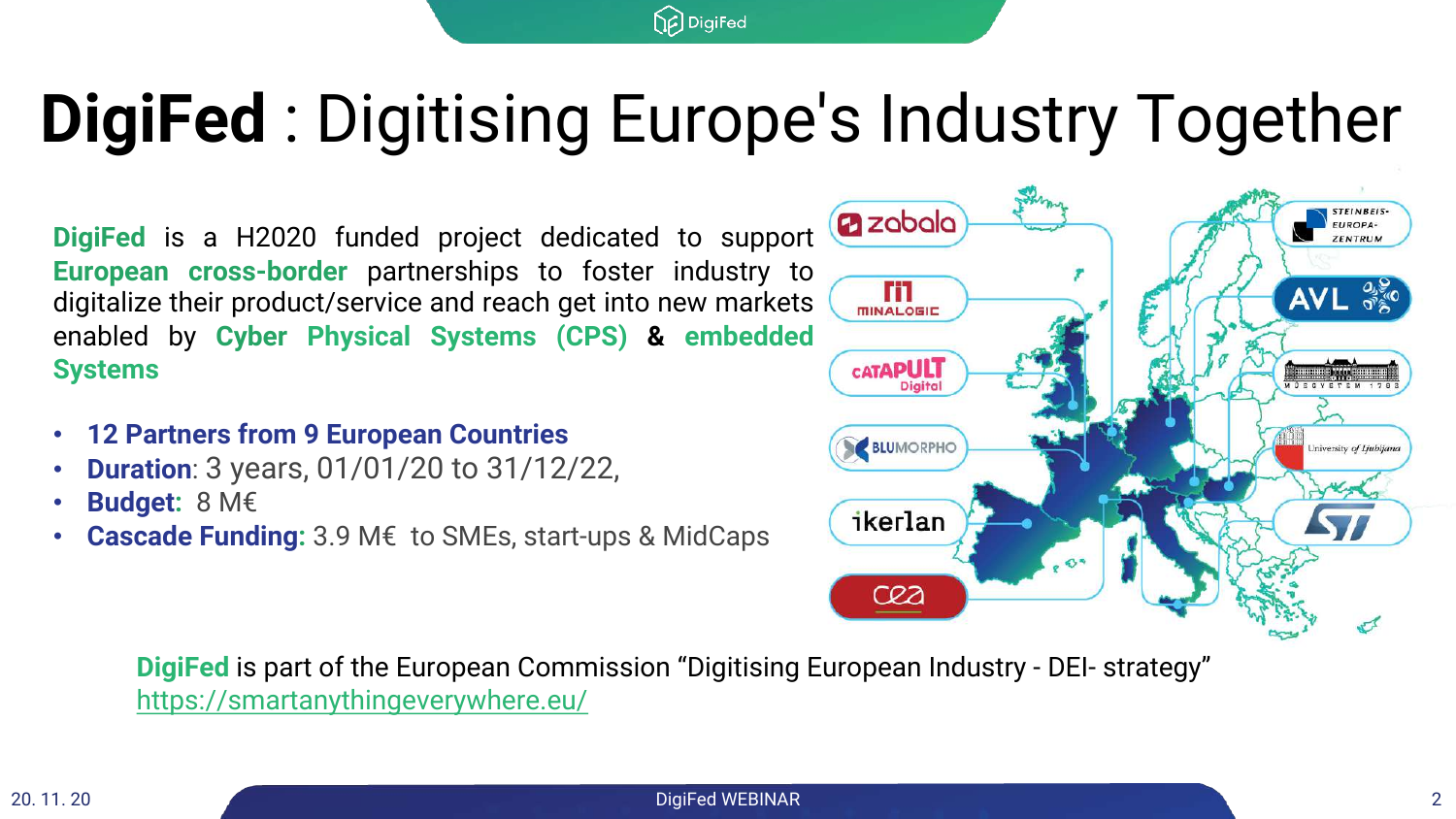### **DigiFed offers through Open calls**

### **"Application Experiment" call projects**

**55k€** Funding *(70%)* to carry out Digital product/service demonstrators

DigiFed

+ **Technical support** by one Digifed techno partner

### **Targeted companies :**

 $\rightarrow$  **Non-digital**" SMEs, Start-ups and Mid-caps that want to create

a 1st product/service demonstrator based on digital technologies

à SME, start up, Mid-caps **already using digital technologies** that want to integrate new digital technologies or increase their digital maturity

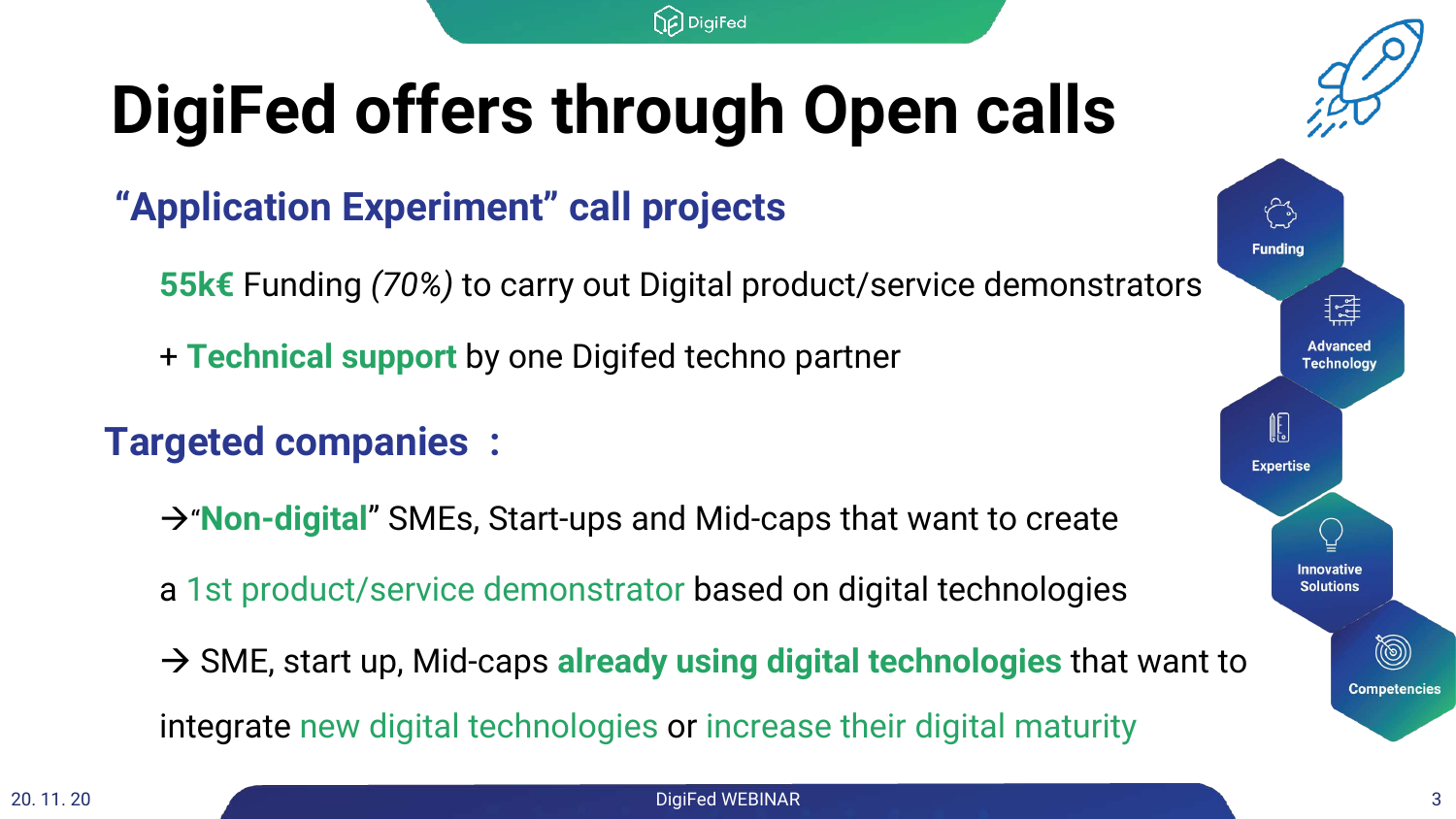## 3 types of **"Application Experiment"**

**P**DigiFed

### **SINGLE AE: one company (55k€ )**

#### • **The applicant Company** :

- Want to develop a **Cyber Physical System** innovation, has a clear market vision,
- Need technical support from a DigiFed Technology partner (cross border)

#### **TWIN AE: 2 companies from 2 different countries (2x 55k€ max)**

- **Company #1** :
	- want to develop a **Cyber Physical System** innovation, has a clear market vision,
	- need complementary expertise to validate the concept,
- **Company #2** :
	- bring the complementary expertise to realize the prototype or access the market
	- **NO** DigiFed Technology partner involved

#### **DIGITAL CHALLENGE PROPOSED BY A LARGE ORGANISATION**

- **The applicant Company :**
	- propose a solution to the Digital Challenge
	- Development are cofinanced by Digifed and the Digital Challenge Owners





#### 20. 11. 20 DigiFed WEBINAR 4